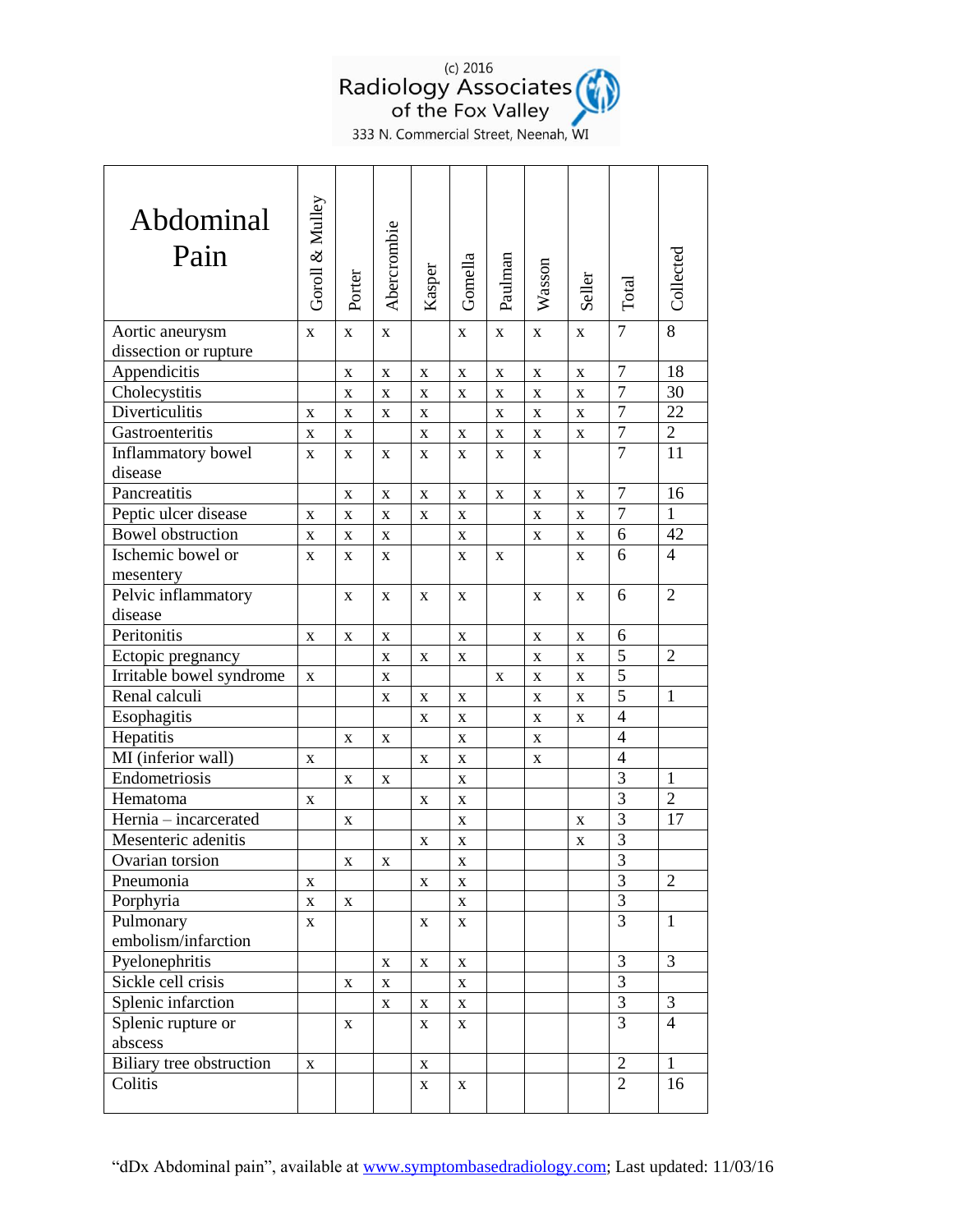| Diabetic ketoacidosis                   | X           |             |   |             | X |   |   | $\overline{2}$ |                          |
|-----------------------------------------|-------------|-------------|---|-------------|---|---|---|----------------|--------------------------|
| Herpes zoster                           | X           |             |   | X           |   |   |   | $\overline{2}$ |                          |
| Meckel's diverticulum                   |             |             |   | X           | X |   |   | $\overline{2}$ |                          |
| Mittleschmerz                           |             | X           |   |             | X |   |   | $\overline{2}$ |                          |
| Prostatitis                             |             |             | X |             |   | X |   | $\overline{2}$ |                          |
| Psoas abscess                           |             | X           |   | X           |   |   |   | $\overline{2}$ | 1                        |
| Bowel perforation                       |             |             |   |             |   | X | X | $\overline{2}$ | 8                        |
| Cirrhosis                               |             |             | X |             |   |   |   | 1              |                          |
| Colon cancer                            |             |             |   | X           |   |   |   | $\mathbf{1}$   | $\overline{2}$           |
| Congestive                              |             |             | X |             |   |   |   | 1              |                          |
| hepatomegaly                            |             |             |   |             |   |   |   |                |                          |
| Cystitis                                |             | $\mathbf X$ |   |             |   |   |   | 1              |                          |
| Food allergy                            |             | X           |   |             |   |   |   | 1              |                          |
| Gastric cancer                          | X           |             |   |             |   |   |   | 1              | $\mathbf{1}$             |
| Hepatic abscess                         |             |             |   | X           |   |   |   | 1              | 1                        |
| Infectious colitis                      |             |             | X |             |   |   |   | 1              |                          |
| Lead poisoning                          | X           |             |   |             |   |   |   | 1              |                          |
| Mediterranean fever                     |             | X           |   |             |   |   |   | 1              |                          |
| Muscle wall trauma                      | X           |             |   |             |   |   |   | 1              |                          |
| <b>Myositis</b>                         | X           |             |   |             |   |   |   | 1              |                          |
| Nerve invasion                          | $\mathbf X$ |             |   |             |   |   |   | 1              |                          |
| Nerve root compression                  | X           |             |   |             |   |   |   | 1              |                          |
| Ruptured ectopic                        |             | X           |   |             |   |   |   | 1              |                          |
| pregnancy                               |             |             |   |             |   |   |   |                |                          |
| Subdiaphragmatic                        |             |             |   | $\mathbf X$ |   |   |   | 1              |                          |
| abscess                                 |             |             |   |             |   |   |   |                |                          |
| Trauma                                  |             | X           |   |             |   |   |   | 1              |                          |
| Typhoid fever                           |             | X           |   |             |   |   |   | 1              |                          |
| Urinary track obstruction               | $\mathbf X$ |             |   |             |   |   |   | 1              |                          |
| Uremia                                  |             |             |   |             | X |   |   | 1              |                          |
| Renal infarction                        |             |             |   |             | X |   |   | 1              |                          |
| Esophageal rupture                      |             |             |   |             | X |   |   | 1              |                          |
| Pericarditis                            |             |             |   |             | X |   |   | 1              |                          |
| <b>Bladder</b> distension               |             |             |   |             | X |   |   | 1              |                          |
| Appendagitis epiploicae                 |             |             |   |             |   |   |   |                | 9                        |
| Vein thrombus (portal, SMV, testicular) |             |             |   |             |   |   |   |                | $\overline{7}$           |
| Hepatic metastases                      |             |             |   |             |   |   |   |                | $\overline{4}$           |
| Lymphoma                                |             |             |   |             |   |   |   |                | $\overline{\mathcal{A}}$ |
| Gallbladder cancer                      |             |             |   |             |   |   |   |                | 3                        |
| Pancreatic cancer                       |             |             |   |             |   |   |   |                | 3                        |
| Perirectal abscess                      |             |             |   |             |   |   |   |                | $\overline{2}$           |
| Hepatobiliary dyskinesia                |             |             |   |             |   |   |   |                | $\overline{2}$           |
| Spinal fracture                         |             |             |   |             |   |   |   |                | $\overline{2}$           |
| Shunt complication                      |             |             |   |             |   |   |   |                | $\mathbf{1}$             |
| Omphalitis                              |             |             |   |             |   |   |   |                | 1                        |
| Esophageal cancer                       |             |             |   |             |   |   |   |                | $\mathbf{1}$             |
| Hydronephrosis from                     |             |             |   |             |   |   |   |                | $\mathbf{1}$             |
| ureterocele                             |             |             |   |             |   |   |   |                |                          |
| Hepatic laceration                      |             |             |   |             |   |   |   |                | $\mathbf{1}$             |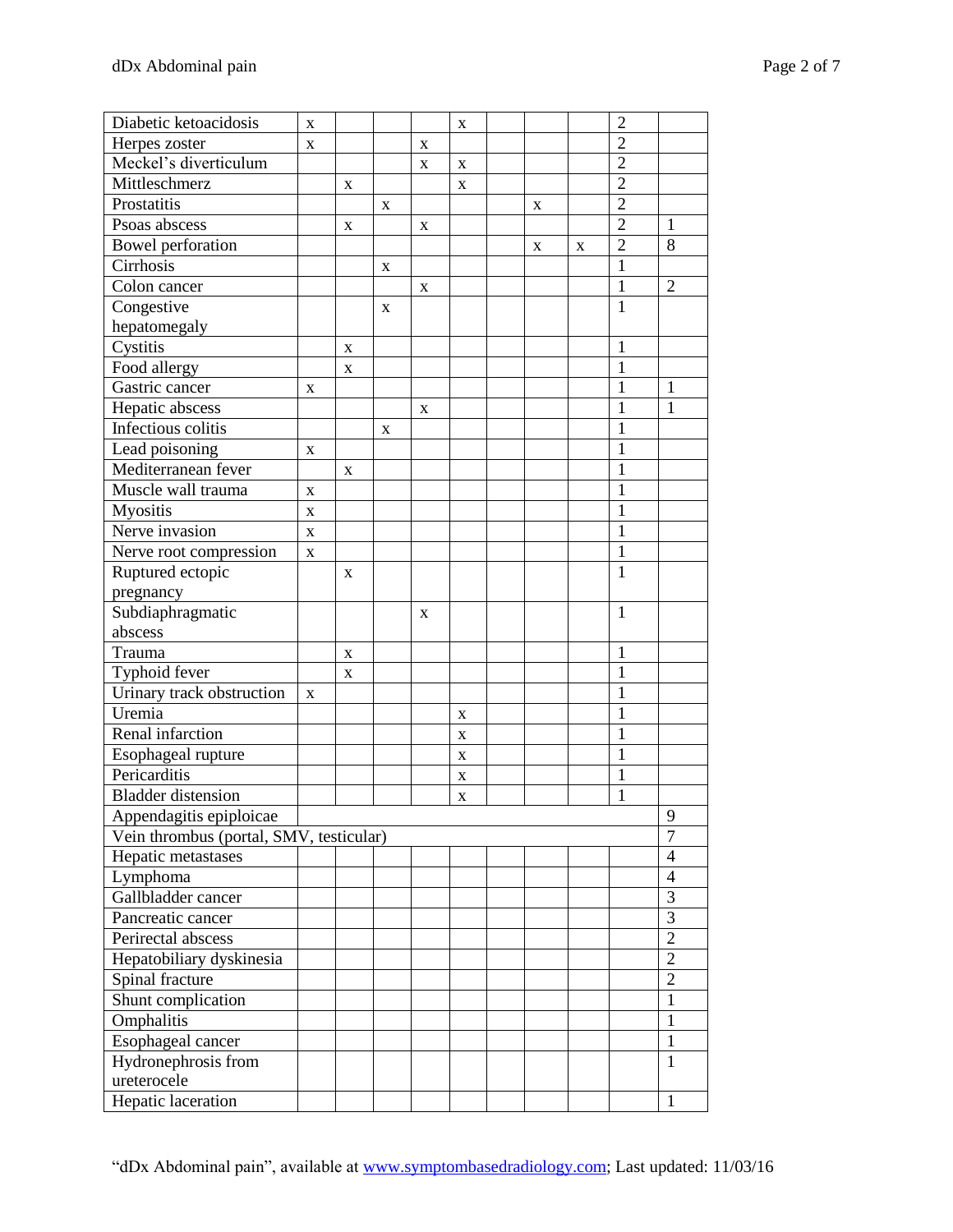| Cholangiocarcinoma      |  |  |  |  |  |  |
|-------------------------|--|--|--|--|--|--|
| $ADPKD$ – liver         |  |  |  |  |  |  |
| Hepatic hemangioma      |  |  |  |  |  |  |
| Retroperitoneal sarcoma |  |  |  |  |  |  |
| Rib metastases          |  |  |  |  |  |  |
| Foraminal stenosis      |  |  |  |  |  |  |
| Prostate abscess        |  |  |  |  |  |  |
| Uterine distension      |  |  |  |  |  |  |
| Pelvic sarcoma          |  |  |  |  |  |  |
| Mesenteric              |  |  |  |  |  |  |
| lymphadenitis           |  |  |  |  |  |  |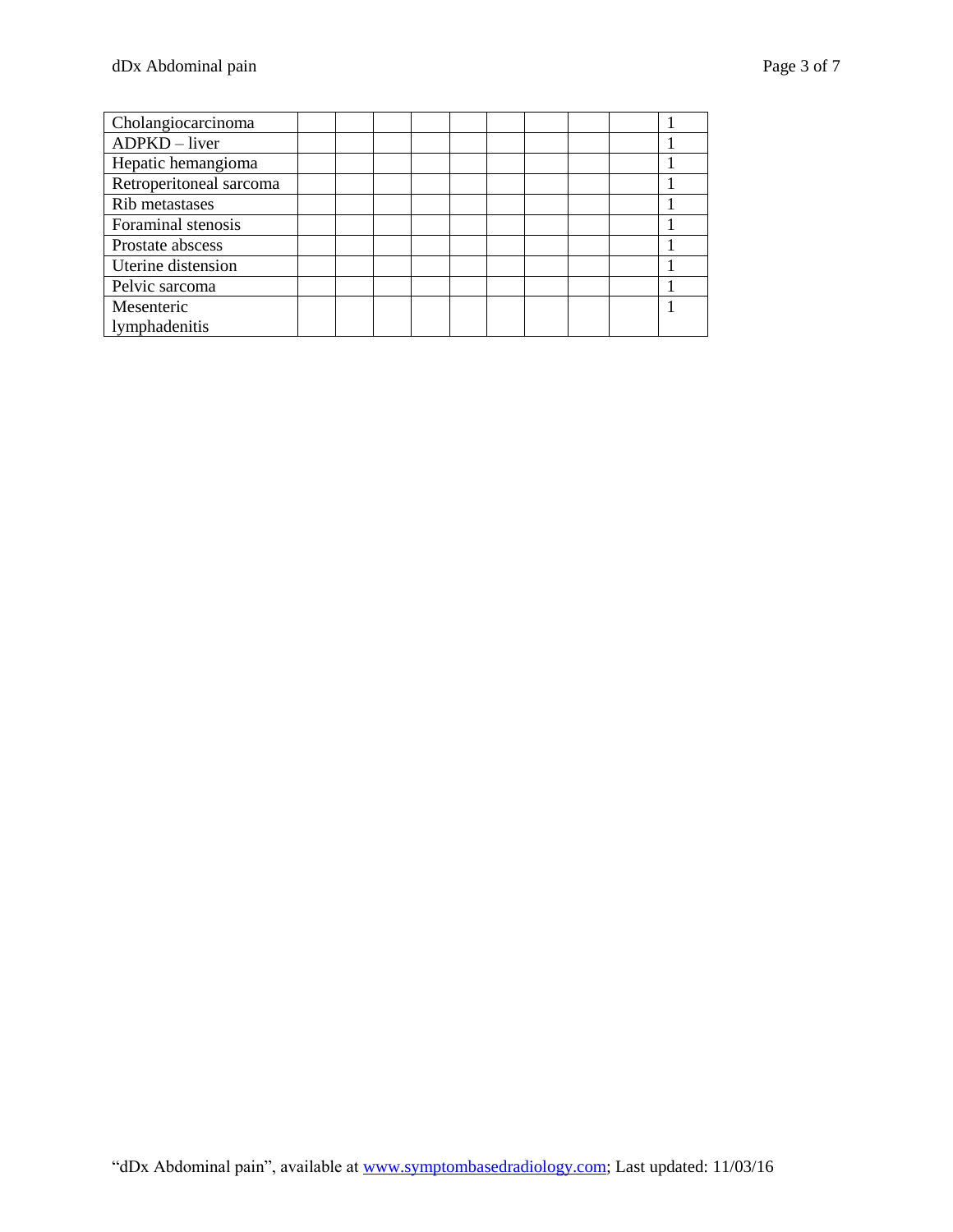| <b>ABDOMINAL PAIN</b>            |                                                                                         |                                                                                                                                   |  |  |  |  |  |
|----------------------------------|-----------------------------------------------------------------------------------------|-----------------------------------------------------------------------------------------------------------------------------------|--|--|--|--|--|
| Cause                            | <b>Clinical Features</b>                                                                | <b>Imaging Findings</b>                                                                                                           |  |  |  |  |  |
| <b>LUNG BASES</b>                |                                                                                         |                                                                                                                                   |  |  |  |  |  |
| Pneumonia<br>(referred pain)     | Cough; fever; elevated WBC<br>count.                                                    | Lung base ground glass opacity, consolidation,<br>or effusion.                                                                    |  |  |  |  |  |
| Pulmonary<br>embolism/infarction | Cough; dyspnea; elevated WBC<br>count.                                                  | Lung base Hampton's hump or arterial filling<br>defect.                                                                           |  |  |  |  |  |
| Pericarditis                     | Dyspnea; ECG changes.                                                                   | Fluid, thickening, or calcification of the<br>pericardium.                                                                        |  |  |  |  |  |
| MUSCULOSKELETAL STRUCTURES       |                                                                                         |                                                                                                                                   |  |  |  |  |  |
| Nerve invasion                   | Nerve distribution of pain.                                                             | Tumor along the course of the nerve.                                                                                              |  |  |  |  |  |
| Nerve root<br>compression        | Dermatomal distribution of pain.                                                        | Spinal stenosis, disc herniation, or synovial<br>cyst.                                                                            |  |  |  |  |  |
| <b>LIVER</b>                     |                                                                                         |                                                                                                                                   |  |  |  |  |  |
| Cirrhosis                        | Anorexia; fatigue; weight loss;<br>elevated liver enzymes; history<br>of alcohol abuse. | Abnormal morphology of the liver with<br>nodular surface. Atrophy in chronic disease.                                             |  |  |  |  |  |
| Congestive                       | Dyspnea.                                                                                | Large liver; findings of congestive heart                                                                                         |  |  |  |  |  |
| hepatomegaly                     |                                                                                         | failure; hepatic vein reflux.                                                                                                     |  |  |  |  |  |
| Hepatitis                        | Elevated liver enzymes.                                                                 | Large liver; heterogenous enhancement of the<br>liver with infection/inflammation; fatty liver<br>with steatosis/steatohepatitis. |  |  |  |  |  |
| Hepatic abscess                  | Fever; elevated WBC count.                                                              | Liver mass lacking central enhancement.                                                                                           |  |  |  |  |  |
| Hepatic metastases               | History of primary tumor; failure<br>to thrive                                          | Multiple liver masses showing variable<br>enhancement.                                                                            |  |  |  |  |  |
|                                  | <b>SPLEEN</b>                                                                           |                                                                                                                                   |  |  |  |  |  |
| Sickle cell crisis               | Sickle cell disease; anemia.                                                            | Bone infarcts and small or absent, infarcted<br>spleen.                                                                           |  |  |  |  |  |
| Splenic infarction               | Acute LUQ pain.                                                                         | Wedge-shaped non-enhancing segment.                                                                                               |  |  |  |  |  |
| Splenic rupture                  | Trauma; elevated WBC count.                                                             | Discontinuity; contrast extravasation.                                                                                            |  |  |  |  |  |
| Splenic abscess                  | Elevated WBC count.                                                                     | Hypodense lesion lacking central<br>enhancement.                                                                                  |  |  |  |  |  |
| <b>GALLBLADDER</b>               |                                                                                         |                                                                                                                                   |  |  |  |  |  |
| Cholecystitis                    | Murphy's sign; elevated WBC<br>count.                                                   | Obstructing gallstone; gallbladder wall<br>thickening; pericholic fat stranding or fluid.                                         |  |  |  |  |  |
| Gallbladder cancer               | RUQ pain.                                                                               | Mass of the gallbladder.                                                                                                          |  |  |  |  |  |
| <b>HEPATOBILIARY TREE</b>        |                                                                                         |                                                                                                                                   |  |  |  |  |  |
| <b>Biliary</b> tree              | Elevated liver enzymes.                                                                 | Dilated biliary tree with or without identifiable                                                                                 |  |  |  |  |  |
| obstruction                      |                                                                                         | intraluminal stone or tumor or extrinsic mass.                                                                                    |  |  |  |  |  |
| <b>PANCREAS</b>                  |                                                                                         |                                                                                                                                   |  |  |  |  |  |
| Pancreatitis                     | Elevated lipase and amylase;<br>elevated WBC count; history of                          | Swollen pancreas; peripancreatic fat stranding;<br>ascites; thick walled duodenum (rarely).                                       |  |  |  |  |  |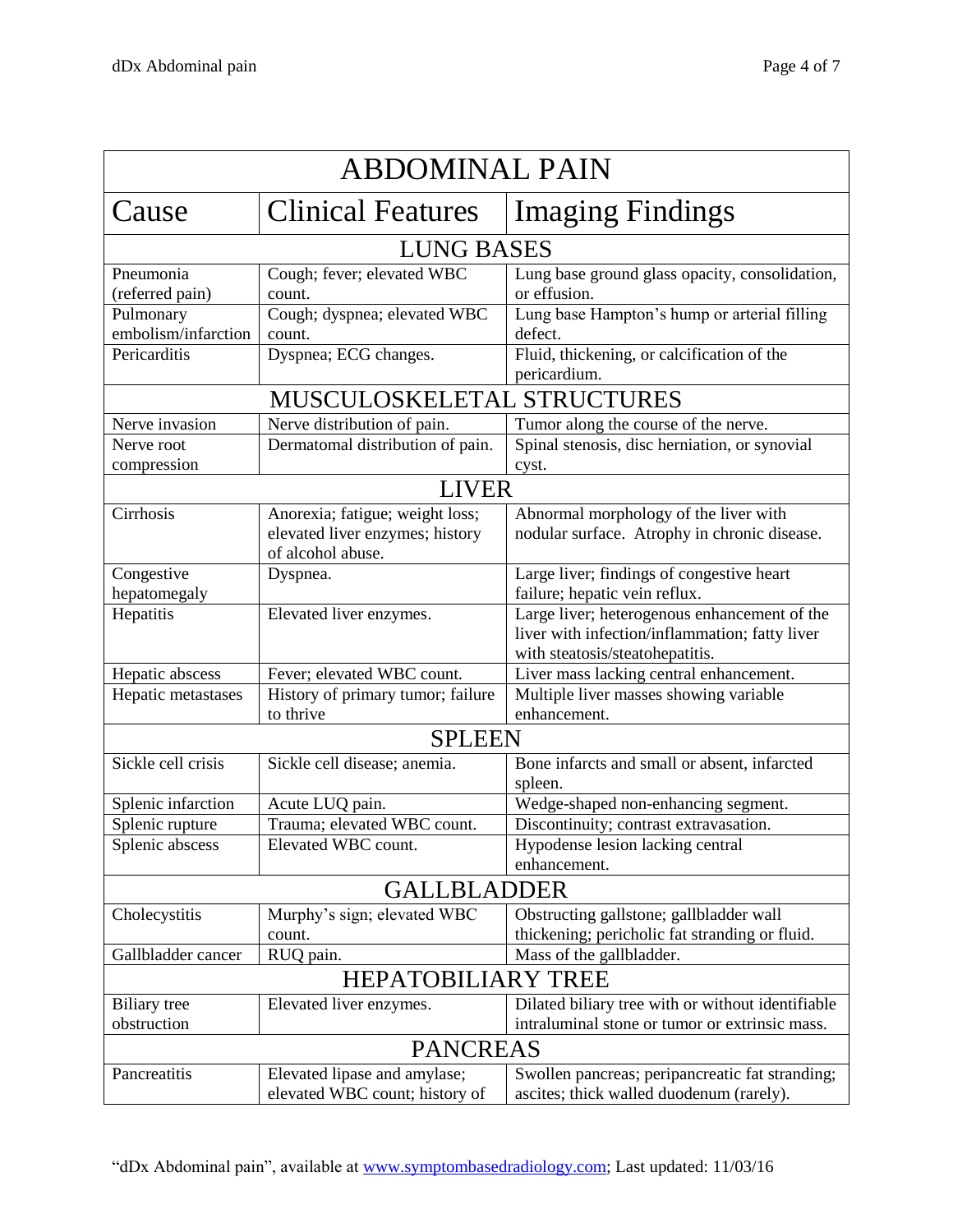|                            | gallstones or alcohol abuse.    |                                                  |  |  |  |  |  |
|----------------------------|---------------------------------|--------------------------------------------------|--|--|--|--|--|
| Pancreatic                 | Mid abdominal pain. Features of | Pancreatic mass; features of accompanying        |  |  |  |  |  |
| carcinoma                  | accompanying pancreatitis.      | pancreatitis.                                    |  |  |  |  |  |
| <b>KIDNEYS AND URETERS</b> |                                 |                                                  |  |  |  |  |  |
| Renal calculi              | Hematuria.                      | Obstructing stone in the kidneys, ureters, or    |  |  |  |  |  |
|                            |                                 | bladder.                                         |  |  |  |  |  |
| Pyelonephritis             | Pyuria; elevated WBC count.     | Striated nephrogram.                             |  |  |  |  |  |
| Urinary track              | Hematuria.                      | Dilated collecting system; stone or intrinsic or |  |  |  |  |  |
| obstruction                |                                 | extrinsic tumor.                                 |  |  |  |  |  |
| Renal infarction           | Hematuria.                      | Wedge-shaped lack of contrast enhancement.       |  |  |  |  |  |
| <b>ADRENALS</b>            |                                 |                                                  |  |  |  |  |  |
| Metastatic disease         | Known primary tumor.            | Mass.                                            |  |  |  |  |  |
| Hematoma                   | Anticoagulation, trauma, or     | Mass.                                            |  |  |  |  |  |
|                            | adrenal tumor.                  |                                                  |  |  |  |  |  |
|                            | <b>VASCULATURE</b>              |                                                  |  |  |  |  |  |
| Aortic aneurysm            | Pulsatile abdominal mass;       | Distension of aortic lumen; dissection; poor     |  |  |  |  |  |
| dissection or              | hypotension or shock.           | definition of abdominal aortic margin.           |  |  |  |  |  |
| rupture                    |                                 |                                                  |  |  |  |  |  |
| <b>SMA</b> thrombus        | Sudden onset mid abdominal      | Filling defect in SMA; bowel infarction with     |  |  |  |  |  |
|                            | pain.                           | pneumatosis and venous air                       |  |  |  |  |  |
| Venous thrombus            | Abdominal pain from mesenteric  | Filling defect in superior mesenteric or portal  |  |  |  |  |  |
|                            | ischemia                        | vein or both.                                    |  |  |  |  |  |
| LYMPHATICS/RETROPERITONEUM |                                 |                                                  |  |  |  |  |  |
| Psoas abscess              | Elevated WBC count.             | Retroperitoneal mass lacking central             |  |  |  |  |  |
|                            |                                 | enhancement.                                     |  |  |  |  |  |
| Lymphoma                   | Systemic illness.               | Multiple enlarged retroperioneal lymph nodes.    |  |  |  |  |  |
|                            | <b>BOWEL</b>                    |                                                  |  |  |  |  |  |
| Esophagitis                | Postprandial pain.              | Hiatal hernia.                                   |  |  |  |  |  |
| Esophageal rupture         | Vomiting; anorexia.             | Free air in the mediastinum.                     |  |  |  |  |  |
| Gastric cancer             | Anorexia; hematemesis.          | Stomach wall mass                                |  |  |  |  |  |
| Gastroenteritis            | Mid-abdominal pain.             | Thick walled stomach (rarely).                   |  |  |  |  |  |
| <b>Bowel</b> obstruction   | Abdominal distension; increased | Dilated proximal and collapsed distal bowel;     |  |  |  |  |  |
|                            | bowel sounds.                   | causative lesion at lead point.                  |  |  |  |  |  |
| Inflammatory               | Intermittent diarrhea.          | Thick walled bowel; peri-enteric fat stranding   |  |  |  |  |  |
| bowel disease              |                                 | or fluid.                                        |  |  |  |  |  |
| Ischemic bowel or          | Pain worse after meals; weight  | Air in bowel wall or free air; constricted or    |  |  |  |  |  |
| mesentery                  | loss; other vascular disease    | absent arterial flow; mesenteric arterial or     |  |  |  |  |  |
|                            | (PAD, CAD, stroke).             | venous or portal vein thrombosis; fat stranding  |  |  |  |  |  |
|                            |                                 | in mesentery.                                    |  |  |  |  |  |
| Meckel's                   | Elevated WBC count.             | Abnormal outpouching of bowel; fluid or fat      |  |  |  |  |  |
| diverticulum               |                                 | stranding if inflamed; ectopic gastric mucosa.   |  |  |  |  |  |
| Appendicitis               | Loss of appetite; rebound       | Swollen appendix; periappendiceal fat            |  |  |  |  |  |
|                            | tenderness; elevated WBC count. | stranding or fluid.                              |  |  |  |  |  |
| Diverticulitis             | Elevated WBC count.             | Diverticulae plus thick walled colon, pericolic  |  |  |  |  |  |
|                            |                                 | fat stranding or fluid.                          |  |  |  |  |  |
| Colitis                    | Diarrhea.                       | Thick walled large bowel; pericolic fluid or fat |  |  |  |  |  |
|                            |                                 | stranding.                                       |  |  |  |  |  |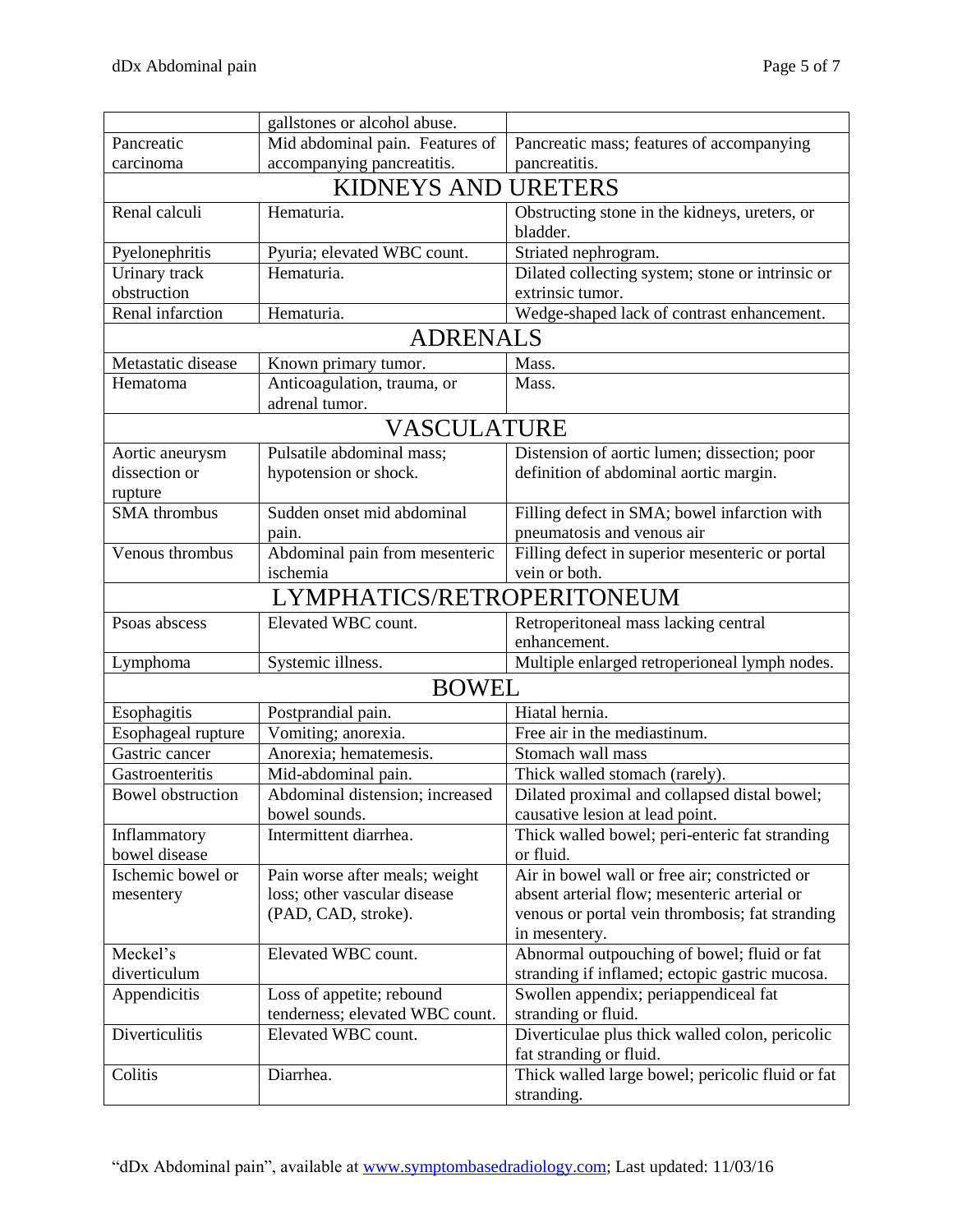| Colon cancer                                                                                                                                                                                                                                                                                                                                                         | Hematochezia.                              | Thick walled bowel; accompanying                                                          |  |  |  |  |
|----------------------------------------------------------------------------------------------------------------------------------------------------------------------------------------------------------------------------------------------------------------------------------------------------------------------------------------------------------------------|--------------------------------------------|-------------------------------------------------------------------------------------------|--|--|--|--|
|                                                                                                                                                                                                                                                                                                                                                                      |                                            | obstruction (if present).                                                                 |  |  |  |  |
| Appendagitis                                                                                                                                                                                                                                                                                                                                                         | Typically LLQ pain.                        | Pericolonic fat stranding with central fat                                                |  |  |  |  |
| epiploicae                                                                                                                                                                                                                                                                                                                                                           |                                            | density adjacent to normal colon.                                                         |  |  |  |  |
|                                                                                                                                                                                                                                                                                                                                                                      | PERITONEAL CAVITY                          |                                                                                           |  |  |  |  |
| Peritonitis                                                                                                                                                                                                                                                                                                                                                          | Rebound tenderness; elevated<br>WBC count. | Ascites or peritoneal fat stranding.                                                      |  |  |  |  |
| Mesenteric adenitis                                                                                                                                                                                                                                                                                                                                                  | Elevated WBC count.                        | Lymphadenopathy of mesentery; "misty<br>mesentery".                                       |  |  |  |  |
| Bowel perforation                                                                                                                                                                                                                                                                                                                                                    | Loss of appetite.                          | Free air in the peritoneal cavity; fluid or fat<br>stranding.                             |  |  |  |  |
| Subdiaphragmatic<br>abscess                                                                                                                                                                                                                                                                                                                                          | Fever; elevated WBC count.                 | Subdiaphragmatic mass lacking central<br>enhancement.                                     |  |  |  |  |
| <b>ABDOMINAL WALL</b>                                                                                                                                                                                                                                                                                                                                                |                                            |                                                                                           |  |  |  |  |
| Hernia-<br>incarcerated                                                                                                                                                                                                                                                                                                                                              | Mass; prior surgery.                       | Bowel loop with focal distension or in<br>abnormal position.                              |  |  |  |  |
| Hematoma                                                                                                                                                                                                                                                                                                                                                             | Anti-coagulated from drugs or              | Soft tissue density in abdominal wall or                                                  |  |  |  |  |
|                                                                                                                                                                                                                                                                                                                                                                      | bleeding disorder.                         | retroperitoneum (rarely intraperitoneal).                                                 |  |  |  |  |
| Muscle wall trauma                                                                                                                                                                                                                                                                                                                                                   | Trauma.                                    | Hematoma or discontinuous muscle in<br>abdominal wall.                                    |  |  |  |  |
|                                                                                                                                                                                                                                                                                                                                                                      | <b>PELVIS</b>                              |                                                                                           |  |  |  |  |
| Pelvic                                                                                                                                                                                                                                                                                                                                                               | Vaginal discharge; cervical                | Pelvic free fluid or fat stranding; tubovarian                                            |  |  |  |  |
| inflammatory<br>disease                                                                                                                                                                                                                                                                                                                                              | tenderness; elevated WBC count.            | swelling/mass.                                                                            |  |  |  |  |
| Ectopic pregnancy                                                                                                                                                                                                                                                                                                                                                    | Positive pregnancy test.                   | Adnexal mass, fluid, or fat stranding.                                                    |  |  |  |  |
| Endometriosis                                                                                                                                                                                                                                                                                                                                                        | Pain related to menstrual cycle.           | Soft tissue implant in pelvis or peritoneal<br>cavity; ascites; fat stranding.            |  |  |  |  |
| Ovarian torsion                                                                                                                                                                                                                                                                                                                                                      | Adnexal pain.                              | Adnexal mass, fluid, or fat stranding. Swollen<br>ovary with diminished blood flow.       |  |  |  |  |
| Prostatitis                                                                                                                                                                                                                                                                                                                                                          | Large prostate; elevated WBC<br>count.     | Large prostate.                                                                           |  |  |  |  |
| <b>Bladder</b> distension                                                                                                                                                                                                                                                                                                                                            | Palpable bladder.                          | Dilated bladder; cause (enlarged prostate<br>gland, bladder neck/urethral stone or tumor) |  |  |  |  |
| $\sum_{i=1}^{n} \sum_{i=1}^{n} \sum_{j=1}^{n} x_{ij} x_{ij} + \sum_{i=1}^{n} x_{ij} x_{ij} + \sum_{i=1}^{n} x_{ij} x_{ij} + \sum_{i=1}^{n} x_{ij} x_{ij} + \sum_{i=1}^{n} x_{ij} x_{ij} + \sum_{i=1}^{n} x_{ij} x_{ij} + \sum_{i=1}^{n} x_{ij} x_{ij} + \sum_{i=1}^{n} x_{ij} x_{ij} + \sum_{i=1}^{n} x_{ij} x_{ij} + \sum_{i=1}^{n} x_{ij} x_{ij} + \sum_{i=1}^{n}$ |                                            | DAILY TEMPLE EMPLEY OF TREE TO THREE                                                      |  |  |  |  |

## ABDOMINAL PAIN WITH VERY SUBTLE, VERY INFREQUENT, OR NO CT FINDINGS

Peptic ulcer disease; irritable bowel syndrome; inferior wall MI (unless there is also CHF); porphyria; diabetic ketoacidosis; herpes zoster; Mittleschmerz; cystitis; food allergy; lead poisoning; Mediterranean fever; myositis; typhoid fever; uremia